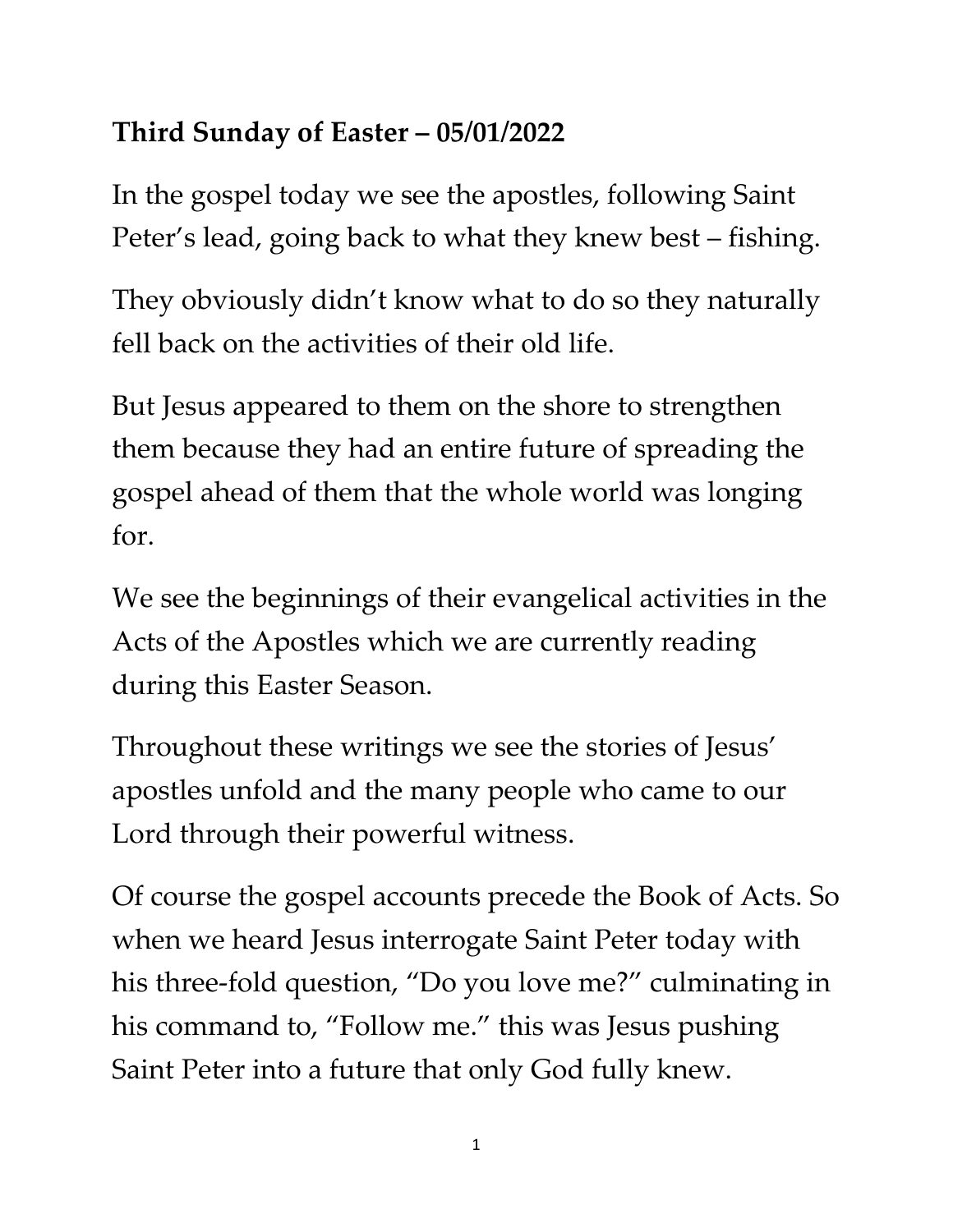Jesus alluded to Saint Peter's past and future but all the details were left unsaid. Those details were up to Saint Peter to willingly fill-in as he followed Jesus.

We are called to the same throughout our own lives as we follow the Lord – to fill in the details of our mission to evangelize the world around us as disciples of Christ.

About a year ago we circulated the Disciple Maker Index Survey.

Too often though these things come and go without anyone ever really knowing if anything was ever accomplished.

But when we got our results we convened a small group to discuss the findings and one area that we determined that we could direct our focus was on sharing our own stories as disciples of Christ.

Consequently, one of the members on that committee shared her story and it was decided that we should contact Faith Magazine and see if they would be interested in her story especially since it had been brought up in the context of reviewing our DMI results.